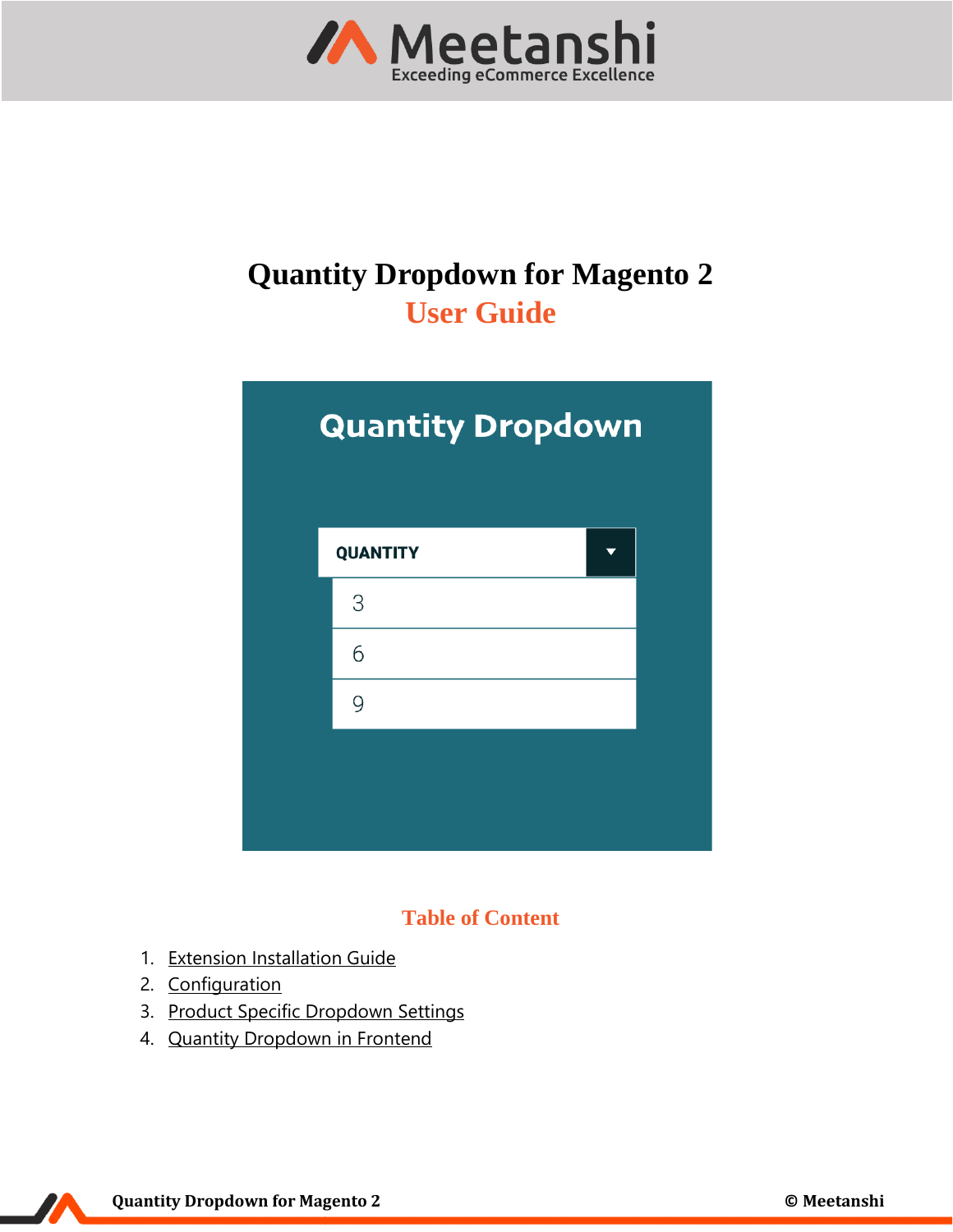

#### <span id="page-1-0"></span>**1. Extension Installation**

- Find the Composer name and version of the extension in the extension's composer.json file.
- Login to your SSH and run: o composer require meetanshi/magento2-quantity-dropdown
- Enter your *authentication keys*. Your public key is your username; your private key is your password.
- Wait for Composer to finish updating your project dependencies and make sure there aren't any errors.
- To verify that the extension installed properly, run the command: o php bin/magento module:status Meetanshi\_QuantityDropdown
- By default, the extension is probably disabled.
- Enable the extension and clear static view files:
	- $\circ$  php bin/magento module: enable Meetanshi\_QuantityDropdown --clear-static-content
	- o php bin/magento setup:upgrade
	- o For Magento version 2.0.x to 2.1.x php bin/magento setup:static-content:deploy
	- o For Magento version 2.2.x & above php bin/magento setup:static-content:deploy –f
	- o php bin/magento cache:flush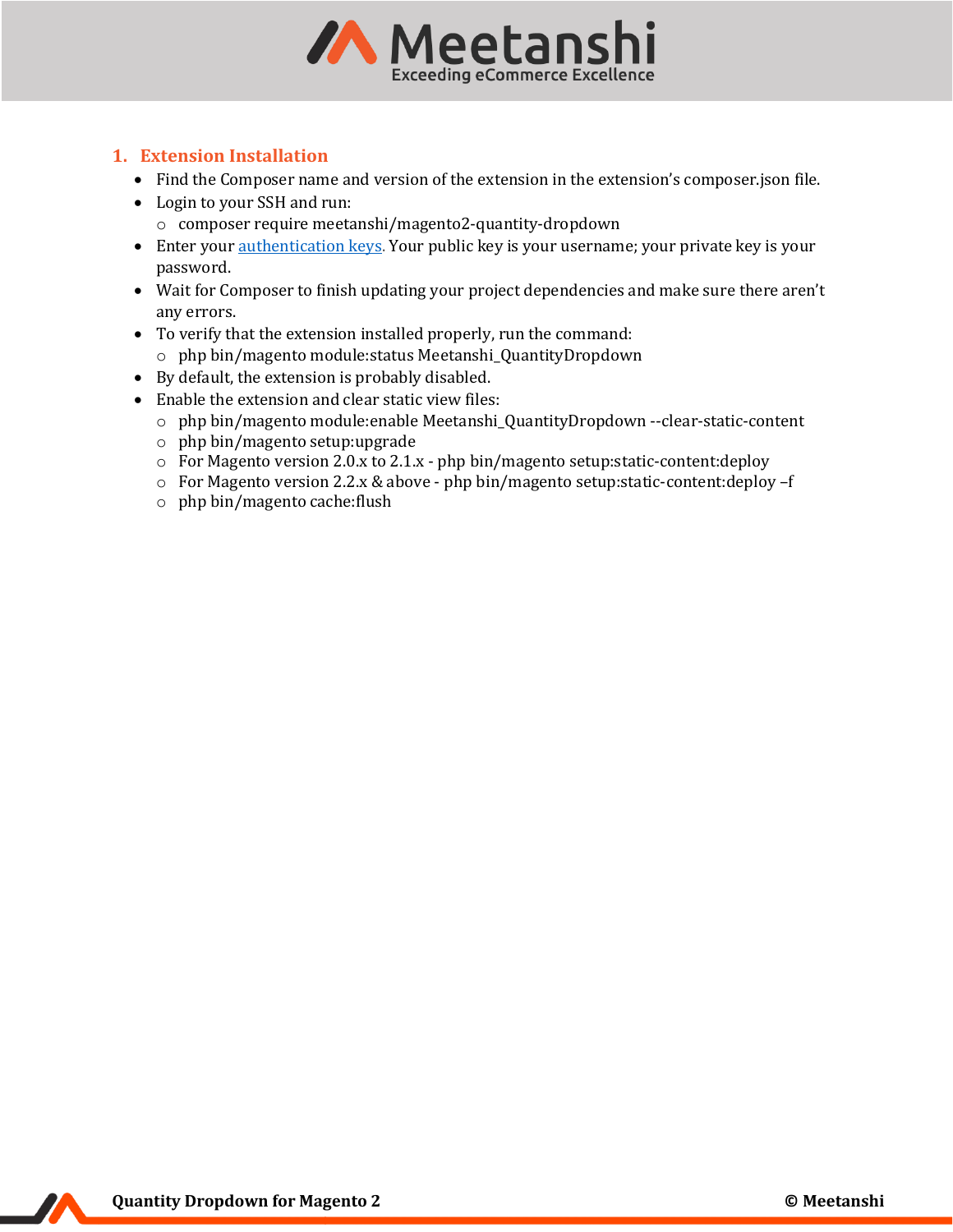

# <span id="page-2-0"></span>**2. Configuration**

To configure the extension, login to Magento 2 backend, move to **Stores** → **Configuration** → **Quantity Dropdown** where you can find various settings to configure the extension.

- **Quantity Dropdown:** Enable the Quantity Dropdown extension from here.
- **Dropdown Type:** Select the dropdown type.
- **Max Quantity Value:** Set quantity value to show maximum product quantity in the dropdown for increment type.
- **Custom Value:** Add comma separated custom product quantity values for custom value dropdown type.
- **Show Price in Dropdown:** Select how you want to show product prices in the dropdown.
- **Hide Quantity Value Which is Larger Than Stock Quantity:** Select how to show quantity when value is larger than stock.

| Configuration                                                                            | quantity-dropdown ▼                                                                                                      |
|------------------------------------------------------------------------------------------|--------------------------------------------------------------------------------------------------------------------------|
| 0<br><b>Store View:</b><br>Default Config v                                              | <b>Save Config</b>                                                                                                       |
| <b>/A</b> Meetanshi<br>$\widehat{\phantom{a}}$<br>Configuration                          | $\odot$                                                                                                                  |
| <b>Quantity Dropdown</b><br><b>Quantity Dropdown</b><br>[store view]                     | Enable Quantity Dropdown<br>Enable<br>工<br>extension from here                                                           |
| <b>Dropdown Type</b><br>[store view]                                                     | Select dropdown type<br>Quantity Increment Value<br>$\overline{\phantom{a}}$                                             |
| <b>Max Quantity Value</b><br>[store view]                                                | Set quantity value to show<br>quantity for increment<br>200<br>type dropdown<br>For Using Quantity Increment Value       |
| <b>Custom Value</b><br>[store view]                                                      | Add custom quantity for<br>3,6,9,12,15,10,100,200<br>custom value dropdown type<br>Input Format: number1,number2,numberX |
| <b>Show Price In Dropdown</b><br>[store view]                                            | Select how you want to show<br><b>Total Price</b><br>$\overline{\mathbf{v}}$<br>product prices in dropdown               |
| <b>Hide Quantity Value Which Is Larger</b><br><b>Than Stock Quantity</b><br>[store view] | Select how to show<br>Show But Can't Select<br>$\boldsymbol{\mathrm{v}}$<br>quantity when value is<br>larger than stock  |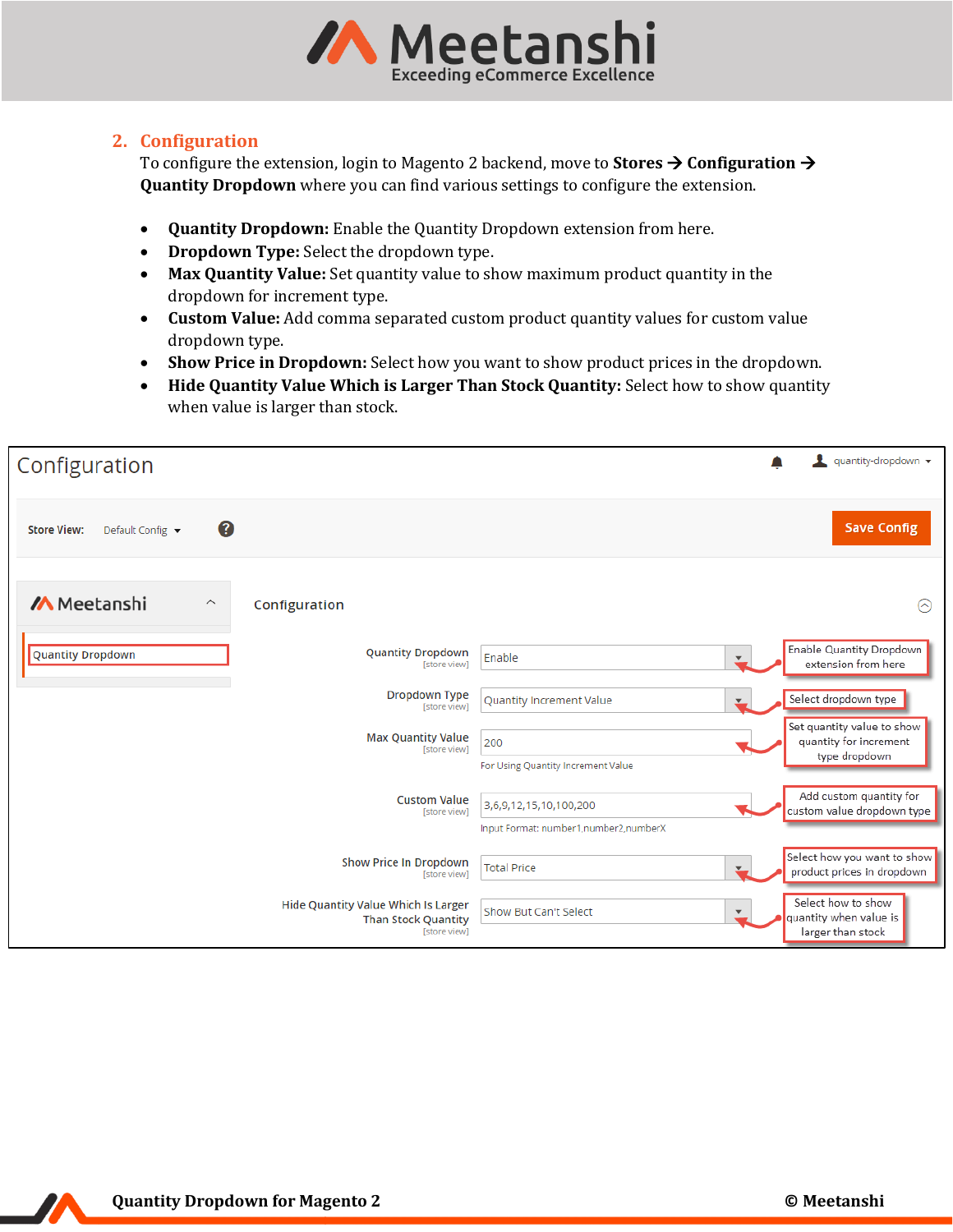

#### <span id="page-3-0"></span>**3. Product Specific Quantity Dropdown Settings**

Follow the below steps to configure specific settings for each or some products in the store.

- **Quantity Dropdown Type:** Set the quantity dropdown type particularly for the selected product.
- **Custom Value:** Set the custom value if the quantity dropdown type is set to custom value.

| <b>Test</b>                                   | $\leftarrow$ Back to register or connect an account<br><b>Add Attribute</b><br>Save<br>$\overline{\mathbf{v}}$<br>Product specific |
|-----------------------------------------------|------------------------------------------------------------------------------------------------------------------------------------|
|                                               | Quantity Dropdown settings                                                                                                         |
| Product Name *<br>[store view]                | Test                                                                                                                               |
| SKU *<br>[global]                             | Test                                                                                                                               |
| Price $*$<br>[global]                         | \$100.00                                                                                                                           |
|                                               | <b>Advanced Pricing</b>                                                                                                            |
| <b>Tax Class</b><br>[website]                 | <b>Taxable Goods</b><br>$\blacktriangledown$                                                                                       |
| <b>Quantity Dropdown Type</b><br>[store view] | Select quantity dropdown for<br><b>Custom Value</b><br>this product                                                                |
| Custom Value (x,y,z)<br>[store view]          | Add custom value to show in<br>1,7,8,10,15,25,75,100,130,150<br>quantity dropdown                                                  |
| Quantity<br>[global]                          | 100                                                                                                                                |
|                                               | Advanced Inventory                                                                                                                 |

77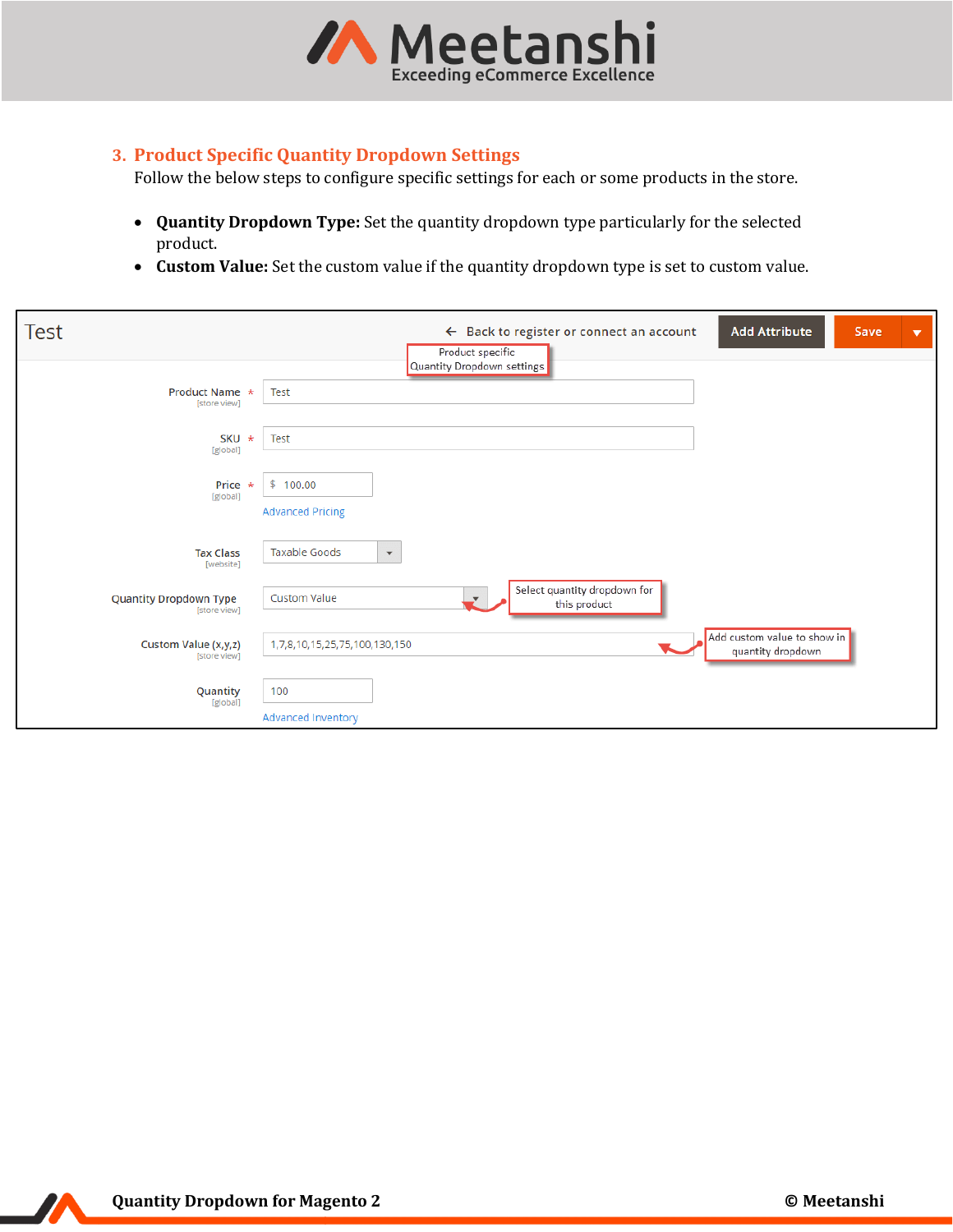

#### <span id="page-4-0"></span>**4. Quantity Dropdown in Frontend**

Once the extension is configured, the Quantity Dropdown is seen enabled on the product pages.

#### • **Quantity Dropdown Increment Value Type**

As per the general configuration, the increment value type quantity dropdown is enabled on product page.